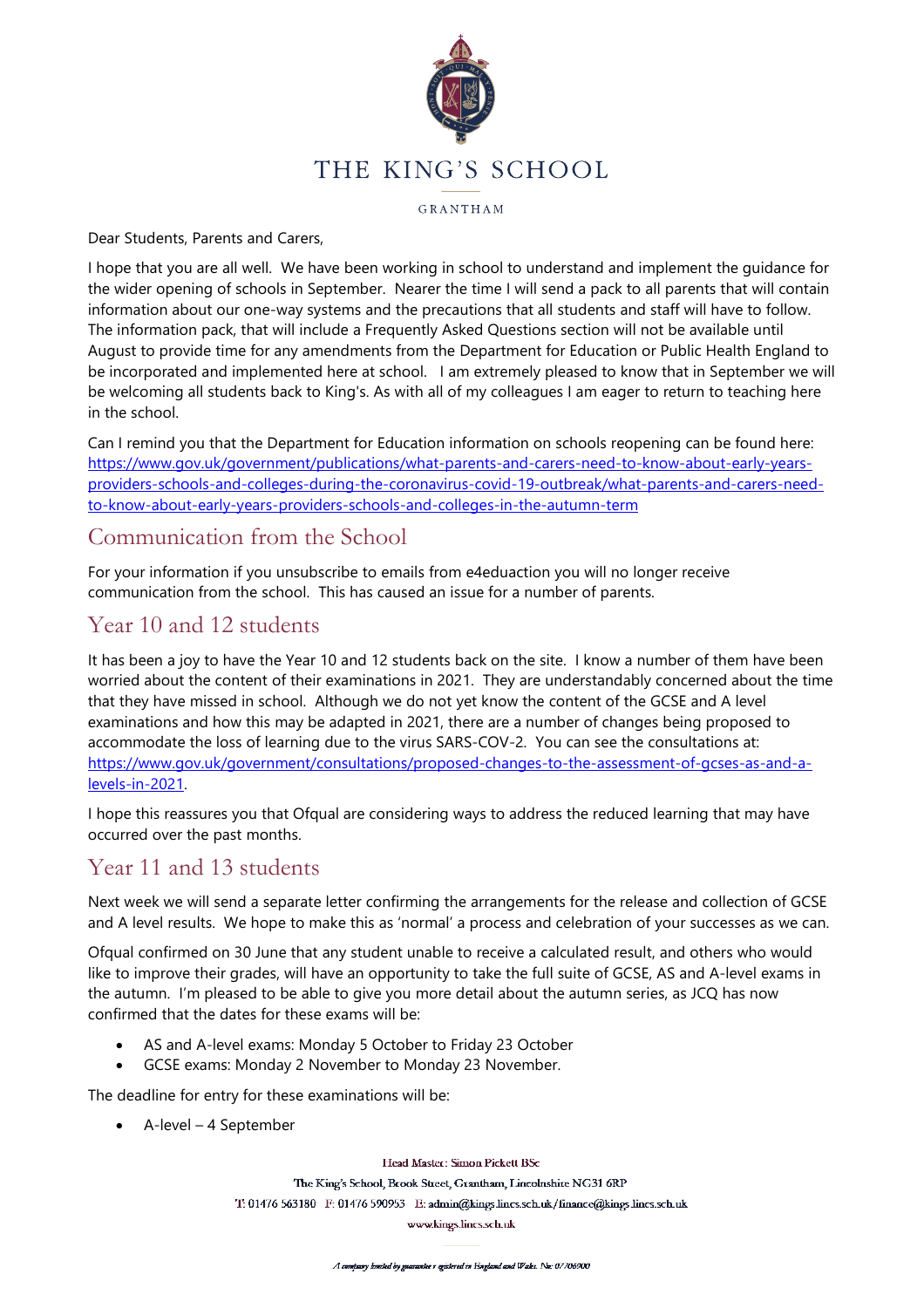

- GCSE (except English Language and Mathematics) 18 September
- GCSE (English Language and Mathematics) 4 October.

# Health and Safety

As a reminder, testing is available to anyone in England and Wales who has symptoms of coronavirus (COVID-19), whatever their age. Tests are free and can be requested through the [NHS website.](https://gbr01.safelinks.protection.outlook.com/?url=https%3A%2F%2Fwww.nhs.uk%2Fconditions%2Fcoronavirus-covid-19%2Ftesting-for-coronavirus%2Fask-for-a-test-to-check-if-you-have-coronavirus%2F%3Futm_source%3D8%2520July%25202020%2520C19%26utm_medium%3DDaily%2520Email%2520C19%26utm_campaign%3DDfE%2520C19&data=02%7C01%7CSimon.Pickett%40kings.lincs.sch.uk%7Cdccde7382aaf44b9722908d8233b304c%7Cd61f9e25f5d9419fb1e2d6470b594476%7C0%7C0%7C637298084419028742&sdata=K%2FIxH5Ilgoarv9%2FFcyB%2FpMaKQOAF%2BmhVvM9yru1sssU%3D&reserved=0)

Priority testing is available for essential workers and anyone they live with who displays symptoms of coronavirus (COVID-19). Priority testing can be arranged through the self-referral portal on GOV. UK. Apply [for a coronavirus test if you're an essential worker.](https://gbr01.safelinks.protection.outlook.com/?url=https%3A%2F%2Fwww.gov.uk%2Fapply-coronavirus-test%3Futm_source%3D8%2520July%25202020%2520C19%26utm_medium%3DDaily%2520Email%2520C19%26utm_campaign%3DDfE%2520C19&data=02%7C01%7CSimon.Pickett%40kings.lincs.sch.uk%7Cdccde7382aaf44b9722908d8233b304c%7Cd61f9e25f5d9419fb1e2d6470b594476%7C0%7C0%7C637298084419038734&sdata=PQmqcMTVs%2BQ%2Bnyc9RelHQyaaUfTguQw97%2B817NXVP2g%3D&reserved=0)

### Mental Health and Well Being

Don't forget if you need any support from school for your child or yourself, please contact Mr Dixon [\(Justin.Dixon@kings.lincs.sch.uk\)](mailto:Justin.Dixon@kings.lincs.sch.uk) in the first instance and we can direct you to the right place.

The King's School is registered as a referral agency for Food Bank vouchers in Grantham. If you are in need of additional support in this area please get in touch through [admin@kings.lincs.sch.uk](mailto:admin@kings.lincs.sch.uk?subject=Food%20Bank)

I would encourage our Year 12 students to make the most of the wellbeing resources within the Know-How Guides on their Unifrog platform. Students can access excellent resources and practical advice on a range of topics including coping with anxiety, social media addiction, mindfulness and many more.

# Rotary Club Creativity Opportunities

There are three competitions which Rotary Club of Grantham Kesteven will be running to challenge, stretch and entertain students over the summer. The 3 competitions enable students to showcase their creativity using the media of Photography, Creative Writing and Filmmaking, and are open to competitors between the ages of 7-17 in 3 age group categories.

Each competition has a different theme, and winners of our local competitions will advance into regional and national heats if they are successful at each stage. The closing date for entries for all competitions is 07 February 2021. The three competitions are:

Young writer:<https://rotary1070.org/youth/competitions/y-writer/>

Young photographer: [https://rotary1070.org/wp-content/uploads/2020/06/2020-21-Young-Photographer-](https://rotary1070.org/wp-content/uploads/2020/06/2020-21-Young-Photographer-Information-Pack-RI.pdf)[Information-Pack-RI.pdf](https://rotary1070.org/wp-content/uploads/2020/06/2020-21-Young-Photographer-Information-Pack-RI.pdf)

Young film maker: [https://rotary1070.org/wp-content/uploads/2020/05/2020-21-Young-Filmmaker-](https://rotary1070.org/wp-content/uploads/2020/05/2020-21-Young-Filmmaker-Information-Pack.pdf)[Information-Pack.pdf](https://rotary1070.org/wp-content/uploads/2020/05/2020-21-Young-Filmmaker-Information-Pack.pdf)

### Online Safety

ThinkUKnow has created a page to support parents and young people online. The site includes home activity packs with simple 15-minute activities to support children's understanding of online safety. There is also a parent support section for primary and secondary age children. Further information can be found at [https://www.thinkuknow.co.uk/parents/Support-tools/home-activity-worksheets.](https://www.thinkuknow.co.uk/parents/Support-tools/home-activity-worksheets)

#### Year 12

To support the exciting prospect of University applications, Mr Whales has sent a link to the Sixth Form Higher Education presentation on Frog & Unifrog. The link should take you to a voiceover PowerPoint with video guides for Unifrog and UCAS. We are encouraging all of Year 12 to be registered on UCAS before the end of term. This presentation is intended for students and parents and details how parents can access the Unifrog platform to support the application process.